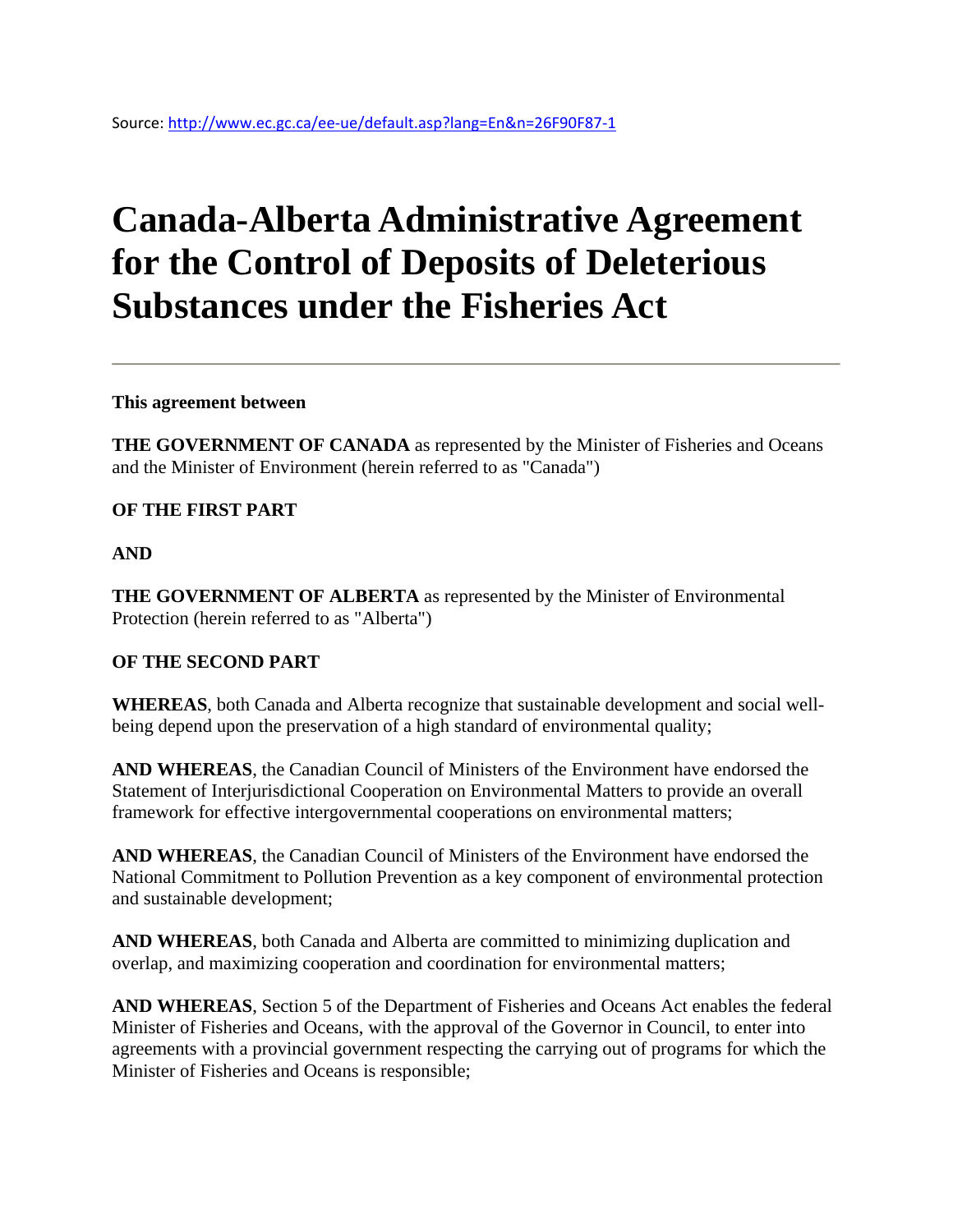**AND WHEREAS**, Section 7 of the Department of Environment Act enables the federal Minister of Environment, with the approval of the Governor in Council, to enter into agreements with a provincial government respecting the carrying out of programs for which the Minister of Environment is responsible;

**AND WHEREAS**, Section 20 of the Environmental Protection and Enhancement Act (EPEA) enables the Minister of Environmental Protection to enter into agreements with the Government of Canada relating to any matter pertaining to the environment;

**AND WHEREAS**, the Governor in Council, by Order in Council P.C. 1994-879, dated May 26, 1994, has authorized the federal Minister of Fisheries and Oceans and the federal Minister of the Environment to enter into this Agreement with Alberta;

**NOW THEREFORE**, Canada and Alberta agree as follows:

#### **1.0 DEFINITIONS FOR THIS AGREEMENT AND THE ANNEXES HERETO:**

"Access to Information Act" means the Access to Information Act R.S. 1985 c. A-1 as amended;

"Agreement" means the Canada - Alberta Administrative Agreement for the Control of Deposits of Deleterious Substances under the Fisheries Act;

"annual report" means the state of the environment report prepared annually pursuant to section 15 of EPEA;

"approval" means an "approval" as defined in section l(f) of EPEA;

"authorization" means an authorization issued under the Pulp and Paper Effluent Regulations (PPER);

"Authorization Officer" means the official named in Column II of Schedule V of the PPER;

"CEPA" means the Canadian Environmental Protection Act; R.S. 1985 c.16 (4th supp.) as amended;

"deleterious substance" means "deleterious substance" as defined in subsection 34(1) of the Fisheries Act;

"deposit" means "deposit" as defined in subsection 34(1) of the Fisheries Act;

"DFO" means the Federal Department of Fisheries and Oceans;

"EC" means the Federal Department of the Environment (Environment Canada);

"EPEA" means the Environmental Protection and Enhancement Act, S.A. 1992 c. E-13.3;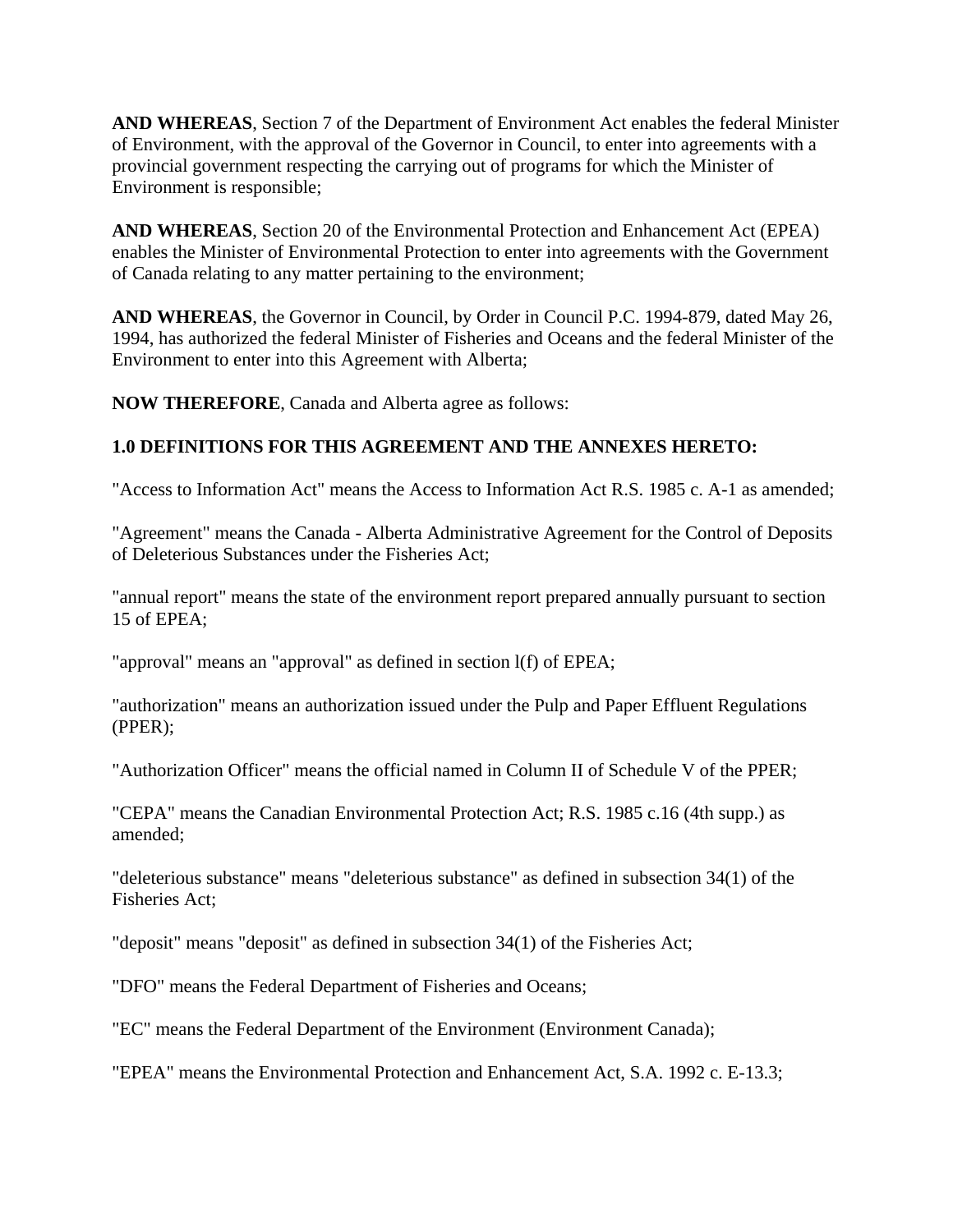"EP" means the provincial Department of Environmental Protection;

"federal lands" means "federal lands" as defined in section 52 of the CEPA;

"federal works and undertakings" means "federal works and undertakings" as defined in section 52 of the CEPA;

"Fisheries Act" means the Fisheries Act R.S. 1985, c.F-14, as amended;

"fish habitat" means "fish habitat" as defined in subsection 34(1) of the Fisheries Act;

"inspector" means an "inspector" as defined under clause l(gg) of EPEA and subsection 38(1) of the Fisheries Act;

"investigator" means an "investigator" as defined under clause l(hh) of EPEA;

"PERT" means the Alberta Environmental Protection Pollution Emergency Response Team;

"Privacy Act" means the Privacy Act; R.S. 1985 c. P-21 as amended;

"PPER" means the Pulp and Paper Effluent Regulations made pursuant to the Fisheries Act, SOR/92-269 as amended;

"release(s)" means a release that is required to be reported under section 99 of EPEA and under section 3 of the Release Reporting Regulation AR 117/93 as amended by AR 247/93 and deposits of deleterious substances which are required to be reported pursuant to subsection 38(4) of the Fisheries Act and the PPER;

"Technical Advisory Panel" means the panel established pursuant to Annex 1 to EPS 1/RM/18 describing aquatic environmental effects monitoring requirements at pulp and paper mills and off- site treatment facilities regulated under the PPER;

"water frequented by fish" means "water frequented by fish" as defined in subsection 34(1) of the Fisheries Act.

# **2.0 PURPOSE**

**2.1** The purpose of this Agreement is to establish the terms and conditions for the cooperative administration of subsection 36(3) and the related provisions of the Fisheries Act, the regulations under the Fisheries Act designated in the annexes, and the EPEA.

# **3.0 OBJECTIVE**

**3.1** The objective of this Agreement is to streamline and coordinate the regulatory activities of Canada and Alberta in relation to the protection of fisheries and to reduce duplication of regulatory requirements for the regulated sector.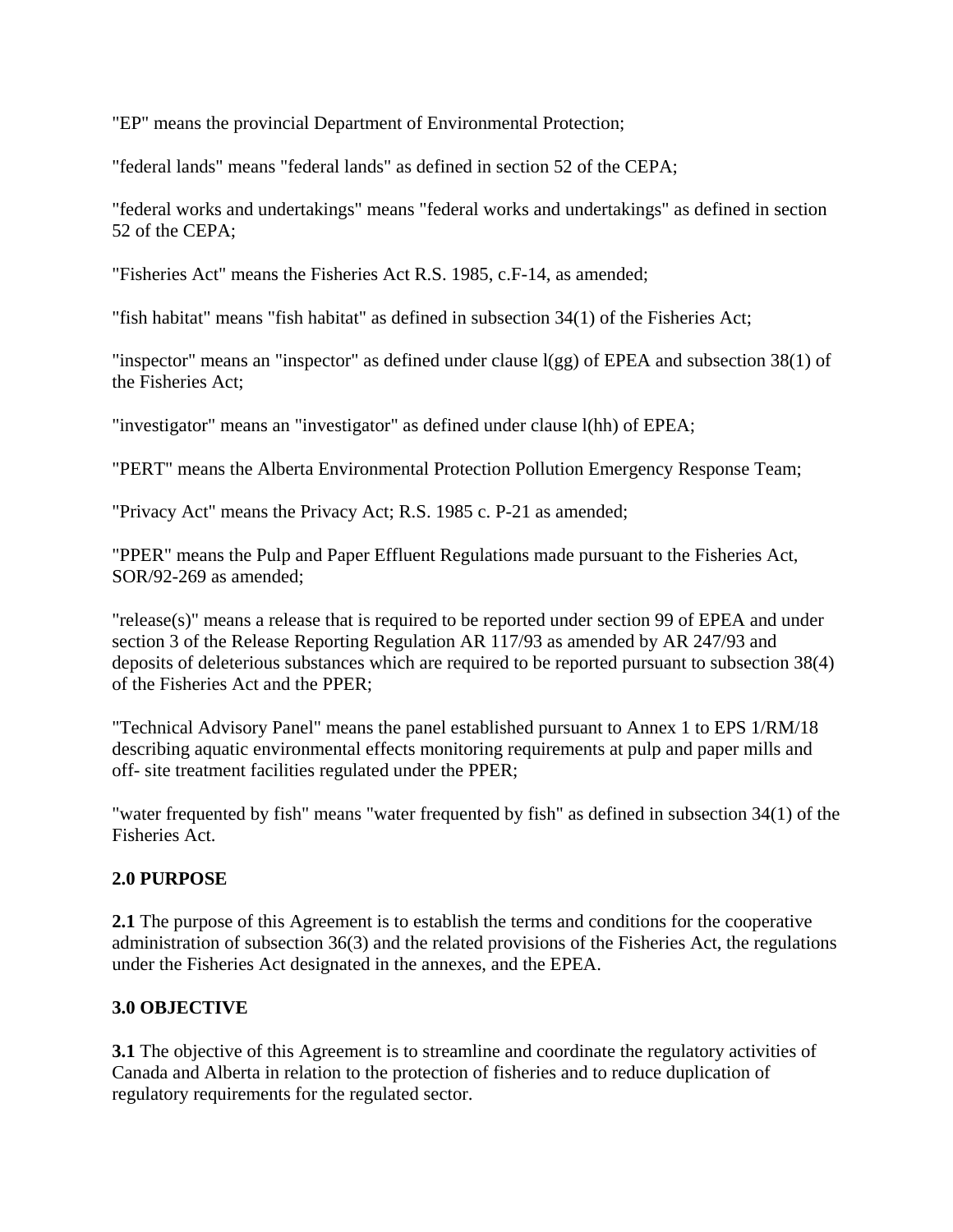# **4.0 PRINCIPLES OF COOPERATION**

**4.1** The principles of this Agreement are:

| <b>COMMITMENT TO</b><br><b>ACTION</b>                          | the Parties to this Agreement recognize that they are committed to<br>act on environmental matters within their respective areas of<br>jurisdiction while respecting the jurisdiction of other governments.                                                                                                                                                                                                                                                                                                                                              |
|----------------------------------------------------------------|----------------------------------------------------------------------------------------------------------------------------------------------------------------------------------------------------------------------------------------------------------------------------------------------------------------------------------------------------------------------------------------------------------------------------------------------------------------------------------------------------------------------------------------------------------|
| <b>COLLABORATION</b>                                           | to maximize efficiency and effectiveness, the Parties are<br>committed to recognizing each other's strengths and capabilities<br>and to cooperate in the harmonization of environmental<br>legislation, regulations, policies, programs and projects.                                                                                                                                                                                                                                                                                                    |
| <b>CONSULTATION</b>                                            | where one Party's legislation, regulations, policies, programs and<br>projects affect the other Party's jurisdiction, the Parties undertake<br>to provide one another with timely notification and appropriate<br>consultation.                                                                                                                                                                                                                                                                                                                          |
| <b>TRANSBOUNDARY</b><br><b>ENVIRONMENTAL</b><br><b>EFFECTS</b> | recognizing the transboundary nature of the environment, the<br>Parties undertake to cooperate in the management of<br>environmental issues that traverse jurisdictional boundaries within<br>Canada.                                                                                                                                                                                                                                                                                                                                                    |
| <b>SERVICE TO</b><br><b>STAKEHOLDERS</b>                       | the Parties undertake to provide improved service to all<br>stakeholders by minimizing duplication and overlap of operational<br>activities and providing single window delivery to the fullest<br>extent possible.                                                                                                                                                                                                                                                                                                                                      |
| <b>INFORMATION</b><br><b>SHARING</b>                           | each Party agrees to share information with the other Party relating<br>to the administration of their respective legislation subject to each<br>Party's legislated requirements and to protect confidential business<br>and personal information.                                                                                                                                                                                                                                                                                                       |
| <b>EMERGENCY</b><br><b>RESPONSE</b>                            | the Parties undertake to continue to cooperate in ensuring an<br>immediate and coordinated response to environmental<br>emergencies.                                                                                                                                                                                                                                                                                                                                                                                                                     |
| <b>COST SHARING</b>                                            | each Party will bear its own costs in relation to this Agreement.<br>Each Party's financial obligation under this Agreement is subject<br>to sufficient funds being appropriated and allocated to the<br>respective Party for the purposes of this Agreement. Where one<br>Party carries out work, by prior agreement between the Parties,<br>that is identified as solely of interest to the other Party, the Party<br>not carrying out the work will reimburse the Party carrying out the<br>work for its incremental costs in carrying out that work. |
|                                                                | Environment Canada's financial obligation under this Agreement<br>is subject to the approval of the Treasury Board, Government of<br>Canada and to sufficient funds being appropriated and allocated.                                                                                                                                                                                                                                                                                                                                                    |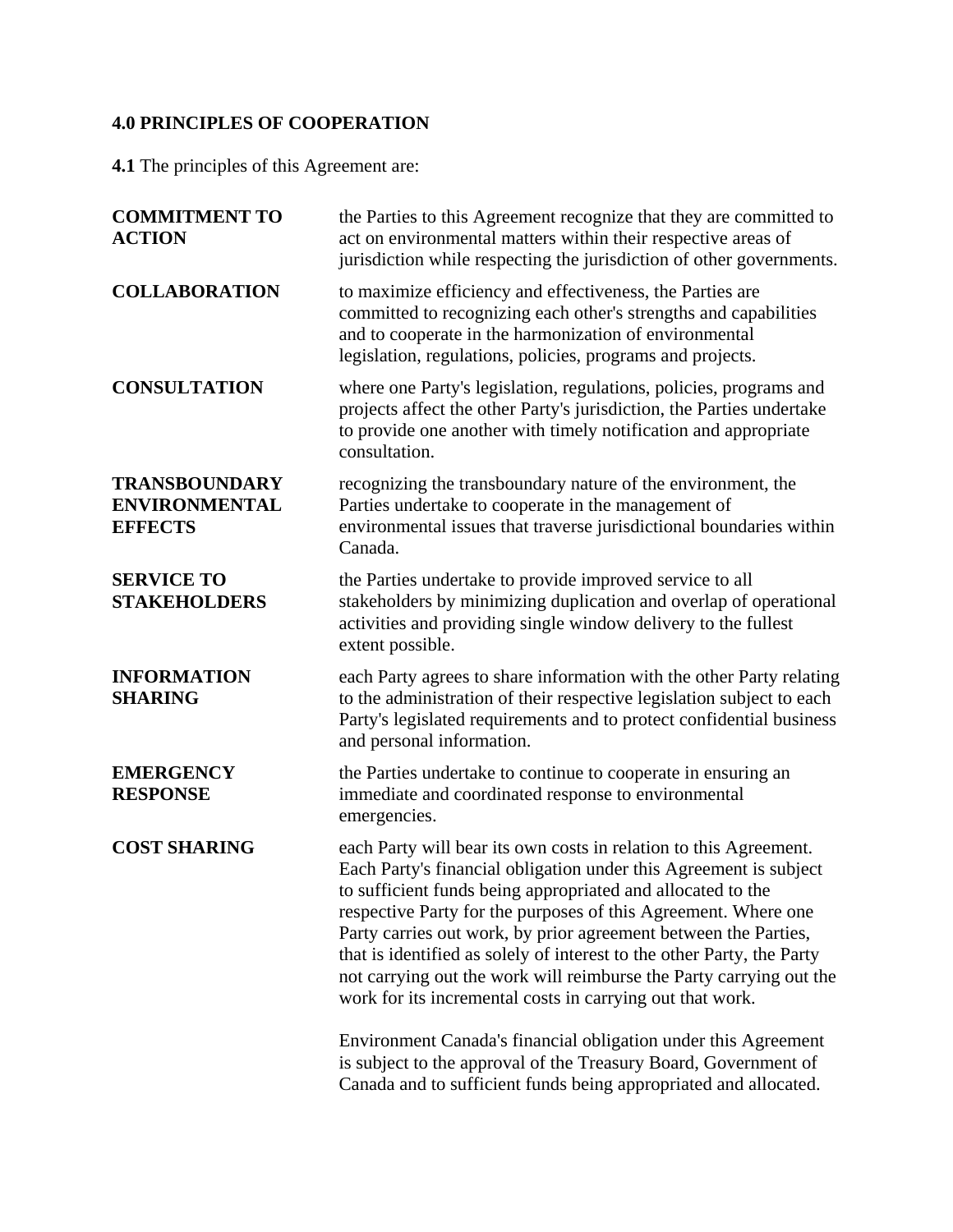## **5.0 ACTIVITIES**

**5.1** The Parties agree to establish detailed collaborative arrangements for a variety of activities related to the administration of their respective legislation. Such collaborative arrangements shall be detailed separately as annexes which form part of this Agreement.

**5.2** Without limiting this Agreement, the following activities shall be considered as appropriate subjects for detailed collaborative arrangements:

| <b>MONITORING</b>                              | the Parties may agree to develop complementary and cooperative<br>monitoring programs with provisions for information sharing. Such<br>programs can be used to evaluate and detect trends in environmental<br>quality and to determine the effectiveness of pollution control<br>programs.                                                                                                            |
|------------------------------------------------|-------------------------------------------------------------------------------------------------------------------------------------------------------------------------------------------------------------------------------------------------------------------------------------------------------------------------------------------------------------------------------------------------------|
| <b>RESEARCH</b>                                | the Parties may agree to develop complementary and cooperative<br>research programs with provisions for information sharing.                                                                                                                                                                                                                                                                          |
| <b>PUBLICATIONS</b>                            | the Parties may agree to cooperate in the publication of reports<br>arising from their respective activities in the administration of EPEA<br>and the Fisheries Act.                                                                                                                                                                                                                                  |
| <b>CONFERENCES</b>                             | the Parties may agree to cooperate in the organization and<br>sponsorship of conferences, meetings and symposia dealing with<br>fisheries, environmental quality and toxic substance issues of both<br>national and regional interest.                                                                                                                                                                |
| <b>INFORMATION</b><br><b>SHARING</b>           | the Parties may agree to procedures for sharing information related<br>to the administration of their respective legislation. The Parties may<br>also agree to share confidential business and personal information to<br>the extent permitted by their respective legislation and on the<br>understanding that the legislated confidentiality requirements of<br>each Party will be fully respected. |
| <b>RELEASES</b>                                | the Parties may agree to immediately inform each other of releases<br>that are required to be reported pursuant to their respective<br>legislation and releases that violate the requirements of their<br>respective legislation. The Parties may also agree to coordinate their<br>response to such releases.                                                                                        |
| <b>INSPECTION</b>                              | the Parties may agree to coordinate their inspection activities in<br>order to make better use of limited resources and to reduce the<br>administrative burden for those subject to both federal and<br>provincial requirements.                                                                                                                                                                      |
| <b>INVESTIGATION AND</b><br><b>ENFORCEMENT</b> | the Parties may agree to cooperate in the investigation of offences<br>and in taking enforcement actions in response to violations of their<br>respective legislation. Such cooperation may involve, but is not<br>limited to the sharing of technical and compliance data and the                                                                                                                    |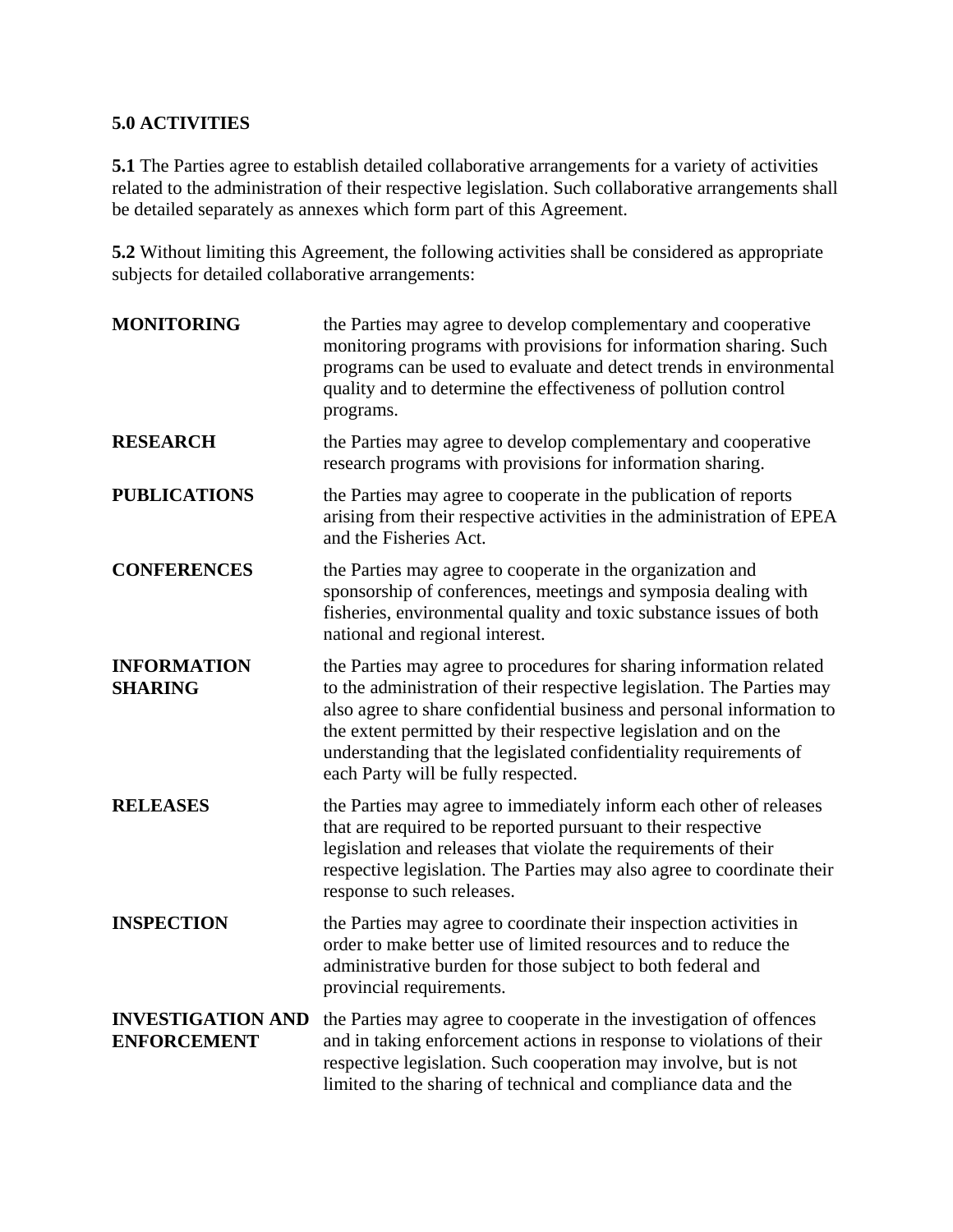| <b>REPORTING</b>   | attendance in court of inspectors, analysts and expert witnesses.<br>the Parties agree to share such information as will enable each to<br>meet its statutory reporting obligations to the Legislature or                                 |
|--------------------|-------------------------------------------------------------------------------------------------------------------------------------------------------------------------------------------------------------------------------------------|
| <b>REGULATIONS</b> | Parliament, as the case may be.<br><b>ADMINISTRATION OF</b> the Parties may agree to specific arrangements and roles in the<br>administration of regulations made pursuant to the Fisheries Act and<br>regulations made pursuant to EPEA. |

#### **6.0 MANAGEMENT COMMITTEE**

**6.1** A Management Committee shall be established to direct the implementation of this Agreement. The membership of the Committee shall include an equal number of federal and provincial officials appointed respectively by the Parties. The Management Committee shall be co-chaired by one federal and one provincial member.

**6.2** The membership of the Management Committee shall be prescribed in annex 1.

**6.3** The responsibilities of the Management Committee shall include:

- 1. implementing this Agreement;
- 2. establishing terms of reference to guide its activities;
- 3. developing collaborative arrangements for activities such as those listed in section 5.2 and detailing those arrangements in annexes to this Agreement;
- 4. establishing a mechanism whereby disagreements between the Parties can be addressed in accordance with the legislative obligations of each Party;
- 5. making cost sharing arrangements for the implementation of this Agreement in accordance with the Principles of this Agreement;
- 6. establishing a cooperative approach to public communications and media inquiries arising from the activities undertaken pursuant to this Agreement;
- 7. evaluating the administration of this Agreement on a regular basis and preparing recommendations for its revision and amendment as appropriate;
- 8. reviewing and preparing a report on the administration of this Agreement on an annual basis to satisfy the statutory reporting requirements of the Parties.

**6.4** Decisions of the Management Committee shall be taken on the basis of unanimous consent amongst the Committee members.

#### **7.0 TERM OF THE AGREEMENT**

**7.1** This Agreement, including annexes 1, 2, 3, 4, and 5, shall enter into force on the 1st day of September, 1994 and shall remain in force until terminated by one or both Parties.

# **8.0 AMENDMENT OF THE AGREEMENT**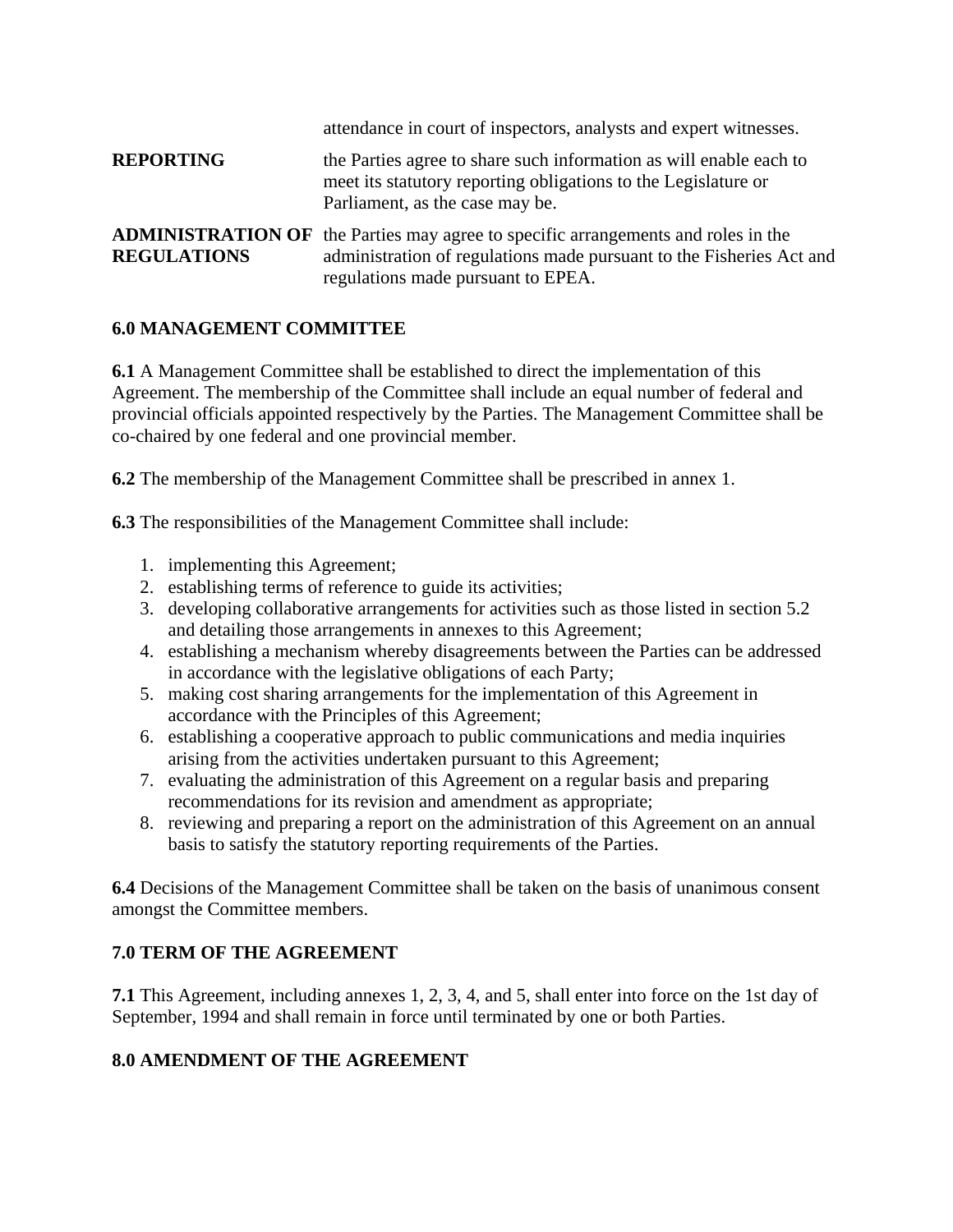**8.1** This Agreement or any annexes may be amended from time to time subject to the approval of the Governor in Council.

#### **9.0 TERMINATION OF THE AGREEMENT**

**9.1** This Agreement and Annexes may be terminated by either Party giving to the other Party at least six (6) months written notice of its intention to terminate the Agreement.

**IN WITNESS WHEREOF**, this Agreement has been executed on the day of , 1994 on behalf of Canada by the Minister of Fisheries and Oceans and the Minister of the Environment and on behalf of Alberta by the Minister of Environmental Protection.

#### **IN THE PRESENCE OF:**

\_\_\_\_\_\_\_\_\_\_\_\_\_\_\_\_\_\_\_\_\_\_

\_\_\_\_\_\_\_\_\_\_\_\_\_\_\_\_\_\_\_\_\_\_

\_\_\_\_\_\_\_\_\_\_\_\_\_\_\_\_\_\_\_\_\_\_

\_\_\_\_\_\_\_\_\_\_\_\_\_\_\_\_\_\_\_\_\_\_

#### **GOVERNMENT OF ALBERTA**

**Witness** 

Minister of Environmental Protection

\_\_\_\_\_\_\_\_\_\_\_\_\_\_\_\_\_\_\_\_\_\_

 Approved pursuant to the Alberta Department of Federal and Intergovernmental Affairs Act

Witness

Minister of Federal and Intergovernmental Affairs

\_\_\_\_\_\_\_\_\_\_\_\_\_\_\_\_\_\_\_\_\_\_

#### **GOVERNMENT OF CANADA**

Witness

Minister of Fisheries and Oceans

\_\_\_\_\_\_\_\_\_\_\_\_\_\_\_\_\_\_\_\_\_\_

Witness

\_\_\_\_\_\_\_\_\_\_\_\_\_\_\_\_\_\_\_\_\_\_ Minister of the Environment and Deputy Prime Minister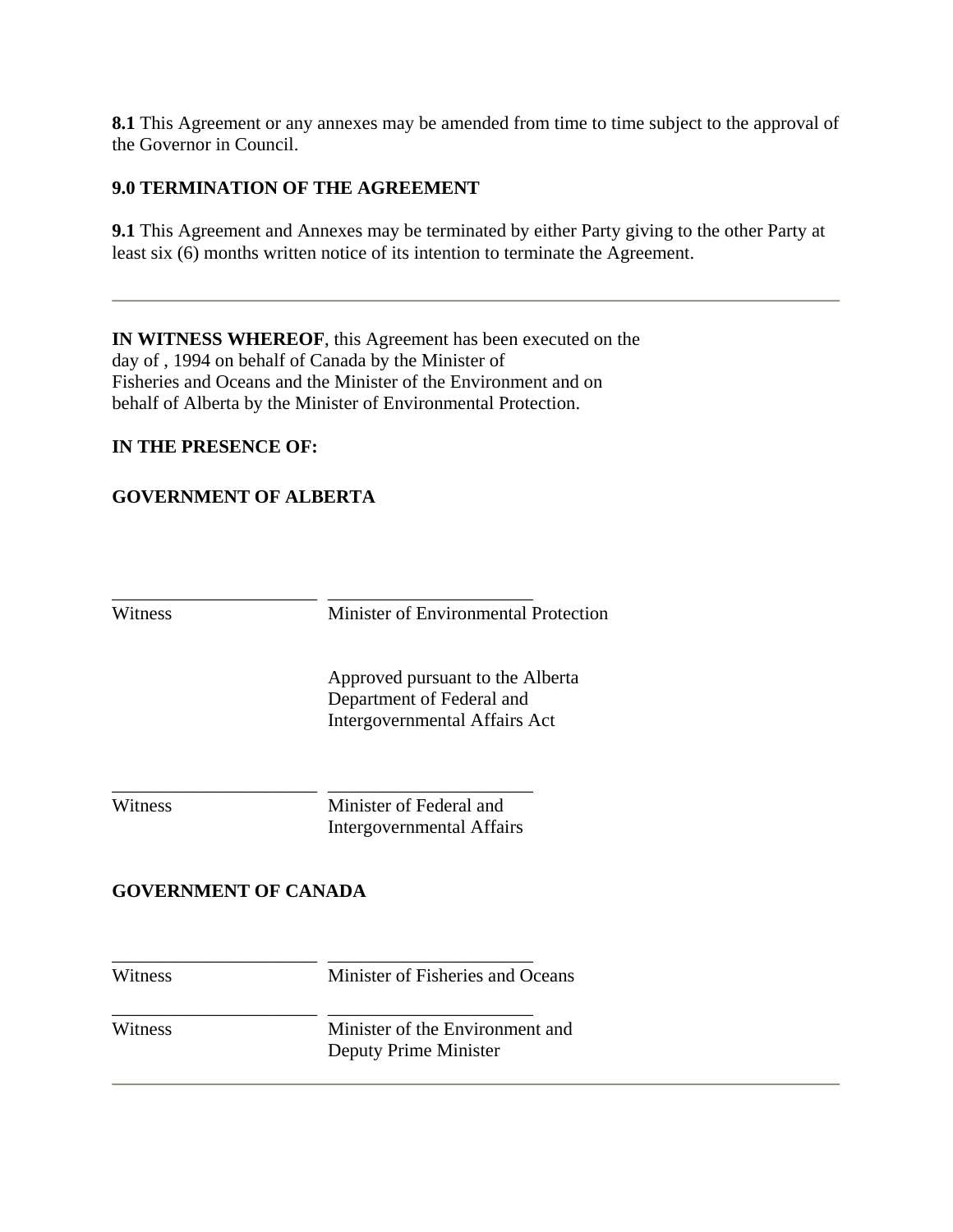# **Annex 1 Management Committee**

## **1.0 Purpose and Responsibilities:**

**1.1** The Management Committee is responsible for ensuring this Agreement is implemented and for the development of collaborative arrangements for the various activities identified in this Agreement.

**1.2** Collaborative arrangements developed by the Management Committee will be recommended to the Federal and Provincial Ministers for inclusion as annexes to this Agreement.

**1.3** The Management Committee may establish joint federal- provincial working groups for purposes of developing collaborative draft arrangements.

**1.4** The Management Committee may discuss and develop proposals, for consideration by the Ministers of EP, EC and DFO, for cost sharing in respect of any of the annexes in accordance with the Principles of this Agreement.

# **2.0 Resolution of Disagreements**

**2.1** Any disagreements between the Parties pursuant to the administration and implementation of this Agreement should be resolved as soon as practicable.

**2.2** Disagreements may be resolved through oral or written communication between the cochairpersons or at a regular or specially called meeting of the Management Committee.

**2.3** Failure to resolve an issue at this level will result in the issue being forwarded to the Regional Director General, Central and Arctic Region, for the Department of Fisheries and Oceans, the Regional Director General, Prairie and Northern Region, for the Department of the Environment, and one or more of the Assistant Deputy Ministers of the Department of Environment Protection.

**2.4** Where a consensus cannot be reached, each Party shall be free to take whatever action it considers necessary and appropriate under its own legislation, after providing reasonable notice to the other Party of the nature and timing of such action.

#### **3.0 Public Communications**

**3.1** Where possible, public communications and media inquiries, arising from the activities undertaken pursuant to this Agreement, will be coordinated by the co-chairpersons.

**3.2** Special arrangements for public communications or media inquiries may be developed for specific annexes.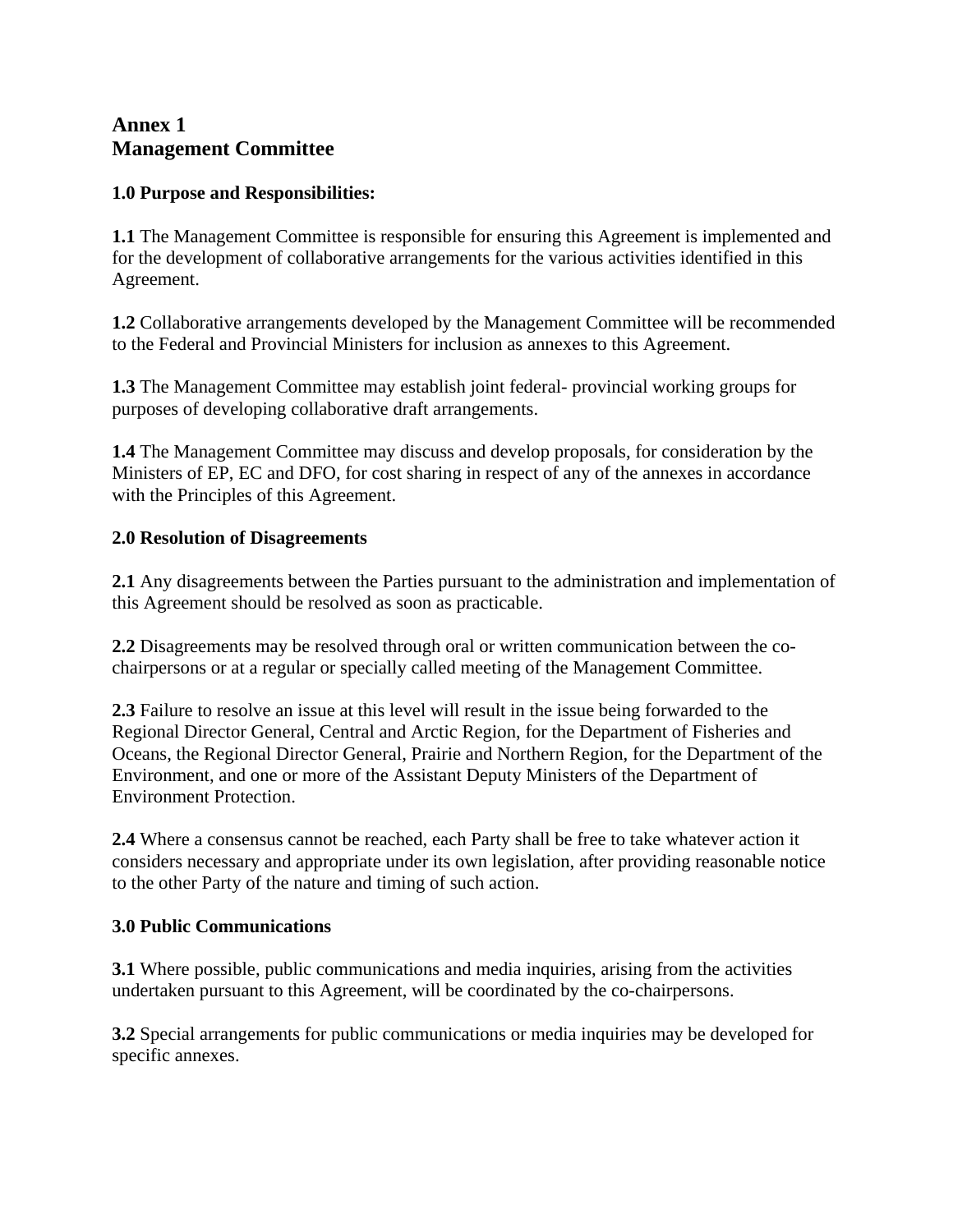**3.3** Where one co-chairperson responds to public communications and media inquiries without prior consultation with the other Party, that co- chairperson will inform the other co-chairperson and other committee members, as soon as possible.

#### **4.0 Meetings**

**4.1** The Management Committee will meet a minimum of once (1 time) per year to evaluate the administration and implementation of this Agreement and the annexes and if necessary provide recommendations for its revision and updating as appropriate.

**4.2** The annual meeting will be held in April of each year or as mutually agreed to by the cochairpersons and will include the review of the administration of this Agreement and the preparation of a report to satisfy the statutory reporting requirements set out in the respective federal and provincial legislation.

# **5.0 Membership**

**5.1** The Committee shall be comprised of three (3) federal and three (3) provincial members as follows:

Federal Manager, Alberta Office, Environmental Protection Directorate, Prairie and Northern Region, Environment Canada - Co-chairperson

Director, Habitat Management Central and Arctic Region Fisheries and Oceans Canada

Chief, Ecosystem Quality Branch Environmental Conservation Prairie and Northern Region Environment Canada

and;

Provincial Director, Standards and Approvals Alberta Environmental Protection - Co-chairperson

Director, Pollution Control Division Alberta Environmental Protection

Director, Fisheries Management Division Alberta Environmental Protection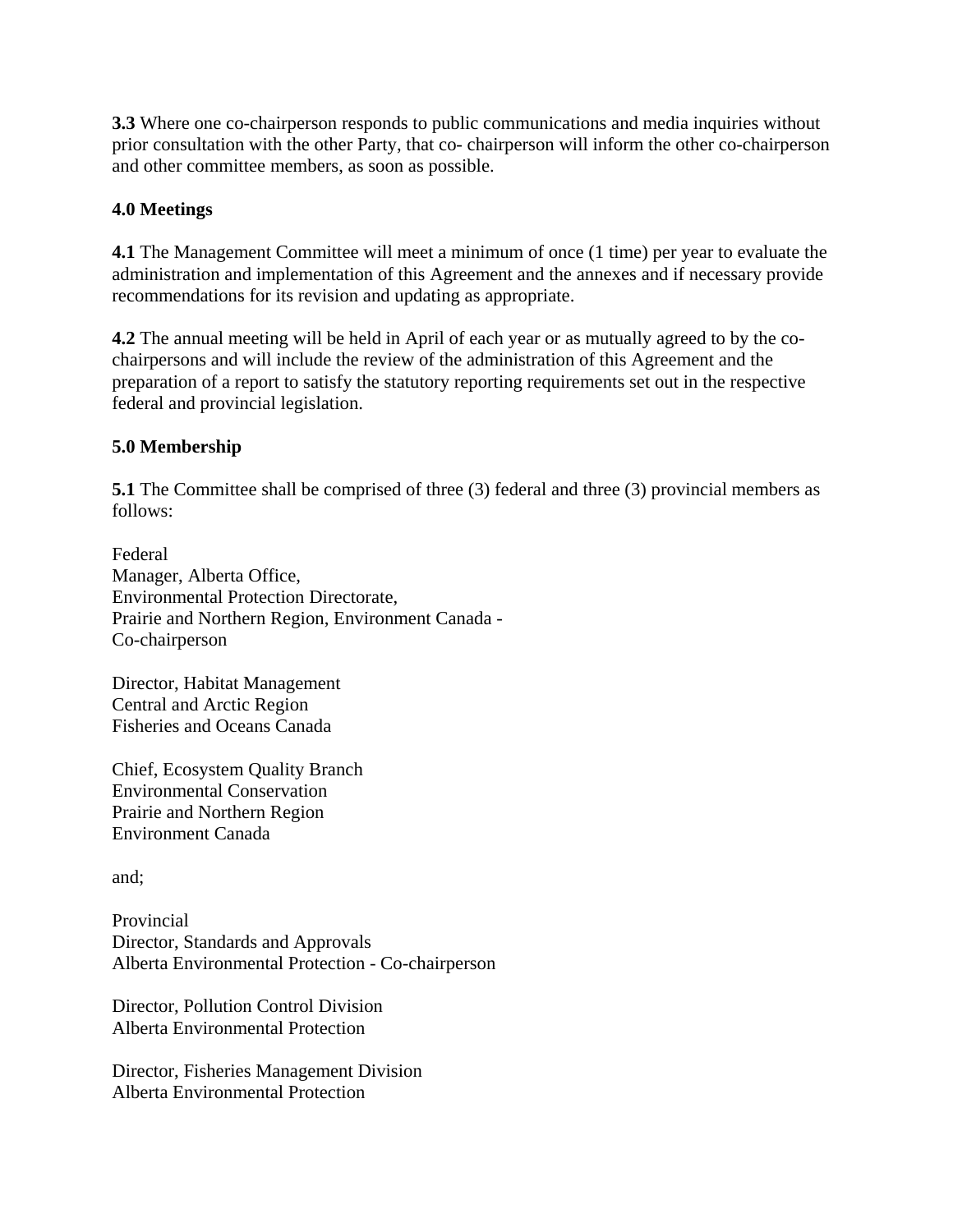**5.2** Management Committee members may designate alternates to attend Management Committee meetings in their respective places when unable to personally attend.

**5.3** The Management Committee may invite individuals to meetings as observers or for the purpose of making presentations.

# **Annex 2 Releases**

#### **1.0 Purpose**

The purpose of this annex is to clarify roles and responsibilities of the Parties in sharing information respecting releases and in responding to releases in identified areas of shared jurisdiction.

# **2.0 Objectives**

**2.1** The Parties share the objective of encouraging and monitoring the reporting of releases by widely publicizing the single toll-free telephone number to be used to satisfy the reporting requirements under EPEA and the Fisheries Act.

**2.2** The Parties share the objective of minimizing the number of releases in Alberta through preventative means such as contingency planning and pollution prevention and control regulation.

**2.3** The Parties share the objective of mitigating the adverse effects of releases through fast and effective response.

**2.4** The Parties share the objective of informing the public in a timely and thorough manner concerning releases.

#### **3.0 Reporting**

**3.1** PERT will maintain and operate a 24 hour, seven (7) day a week environmental spill response toll-free telephone number, to receive reports of all releases in Alberta.

**3.2** EP will advise EC immediately upon receipt of a report of the following types of release:

- 1. a release involving a deposit of a deleterious substance into water frequented by fish or a release which is likely to result in harmful alteration, disruption or destruction of fish habitat;
- 2. a release on federal lands, works or undertakings; or
- 3. a release involving or which may affect lands or waters outside of the territorial boundaries of Alberta.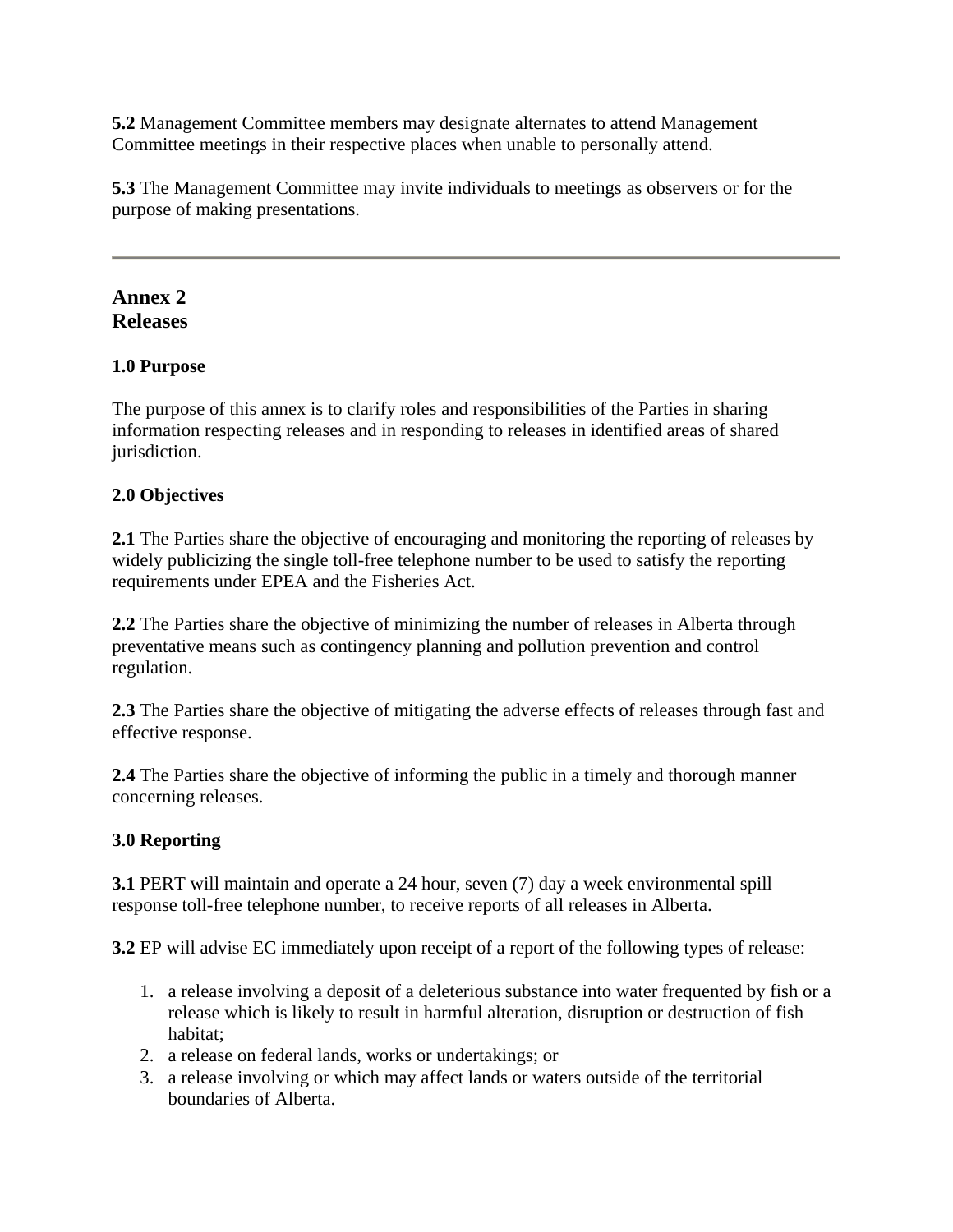**3.3** EC will advise EP immediately of any release in Alberta that is reported directly to EC.

#### **4.0 Response**

**4.1** For the purpose of this annex the lead response agency will be the agency with the primary responsibility for responding to releases and may include, but not be limited to

- 1. accident investigation;
- 2. providing clean up advice;
- 3. ensuring remedial action;
- 4. co-ordinating remedial response by multiple agencies;
- 5. providing information for the purpose of public notification; and
- 6. following up on remedial activities.

**4.2** For the purpose of this annex the support agency will be the agency that provides technical advice, monitoring equipment and coordination with other agencies as requested by the lead response agency.

**4.3** EP will be the lead response agency for releases in Alberta with the exception of releases under paragraph 3.2 (b).

**4.4** EP will be the lead response agency for releases under paragraph 3.2(a) and (c) unless agreed otherwise by the Parties on a case by case basis.

**4.5** EC will act as a support agency for releases under paragraph 3.2 (a) and (c) and as requested for specific releases.

**4.6** EC will be the lead response agency for releases under paragraph 3.2 (b).

**4.7** EP will act as a support agency for releases under paragraph 3.2 (b).

**4.8** Both Parties will consult with and advise one another regarding actions taken in dealing with specific releases of joint interest, and will document actions taken and present the other Party with evidence gathered as necessary to support possible legal or other action.

**4.9** EP and EC will provide reports of releases as requested by the other Party.

**4.10** At the request of either Party, a joint review of release response procedures, either for specific releases or for releases in general, will be held.

**4.11** The lead response agency will be responsible for coordinating news media relations in the event of a release, without limiting the other Party from acting within its jurisdictional mandate.

**4.12** Where feasible, the Parties will mutually share and provide mutual access to training programs, expert advice, research and development information, and specialized analytical laboratory services.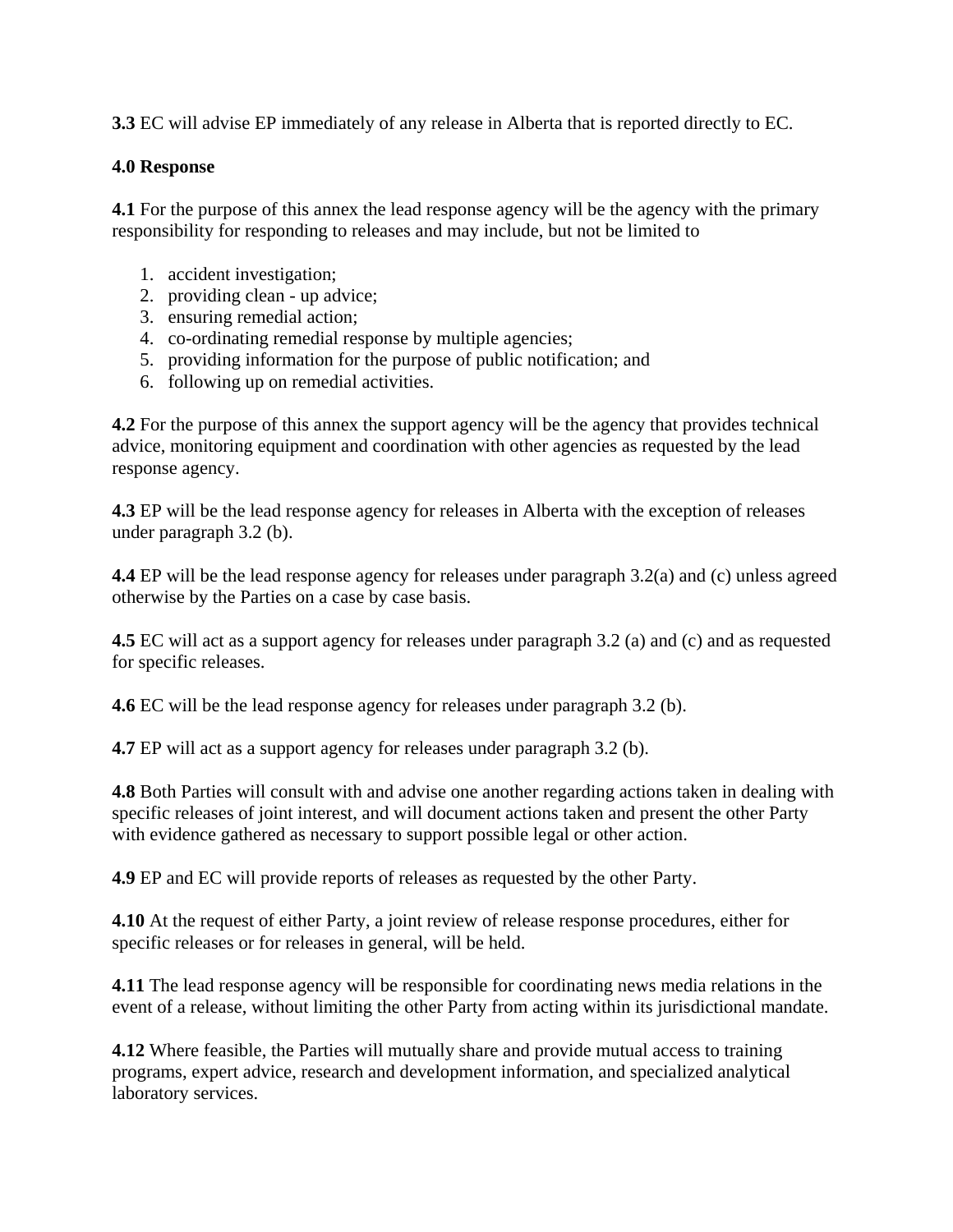#### **5.0 Disagreements**

Any disagreements between the Parties may be referred to the Management Committee at any time by either Party for resolution.

# **Annex 3 Inspection, Investigation and Enforcement**

#### **1.0 Purpose**

The purpose of this annex is to coordinate inspection activities of the Parties in order to make better use of resources and to coordinate investigation and enforcement roles and responsibilities in response to alleged contraventions of the provincial or federal legislation.

#### **2.0 Inspections**

**2.1** The Parties are responsible for inspections under their respective legislation.

**2.2** The Parties will meet annually to co-ordinate inspection strategies for the regulated sectors of common interest.

**2.3** At the annual meeting the Parties will consider the following areas:

- 1. development of an inspection plan to co-ordinate tbe inspections conducted by EP and  $EC:$
- 2. timely sharing of information obtained during inspections by one Party with the other Party;
- 3. development of a single point of contact for the purpose of compliance reporting by the regulated sector; and
- 4. conducting joint inspections where necessary.

**2.4** The Parties agree to share information acquired through the conduct of inspections respecting possible contraventions of provincial or federal legislation.

**2.5** The Minister of DFO may, with the consent of the Minister of EP, designate employees of EP who in the opinion of the Minister of DFO are qualified to be so designated, as Fisheries Act inspectors with the power to conduct inspections with respect to the Fisheries Act regulatory requirements and the power to take or direct remedial action pursuant to Section 38 of the Fisheries Act.

#### **3.0 Investigation and Enforcement**

**3.1** EC and EP will conduct investigations into alleged contraventions of their respective legislation.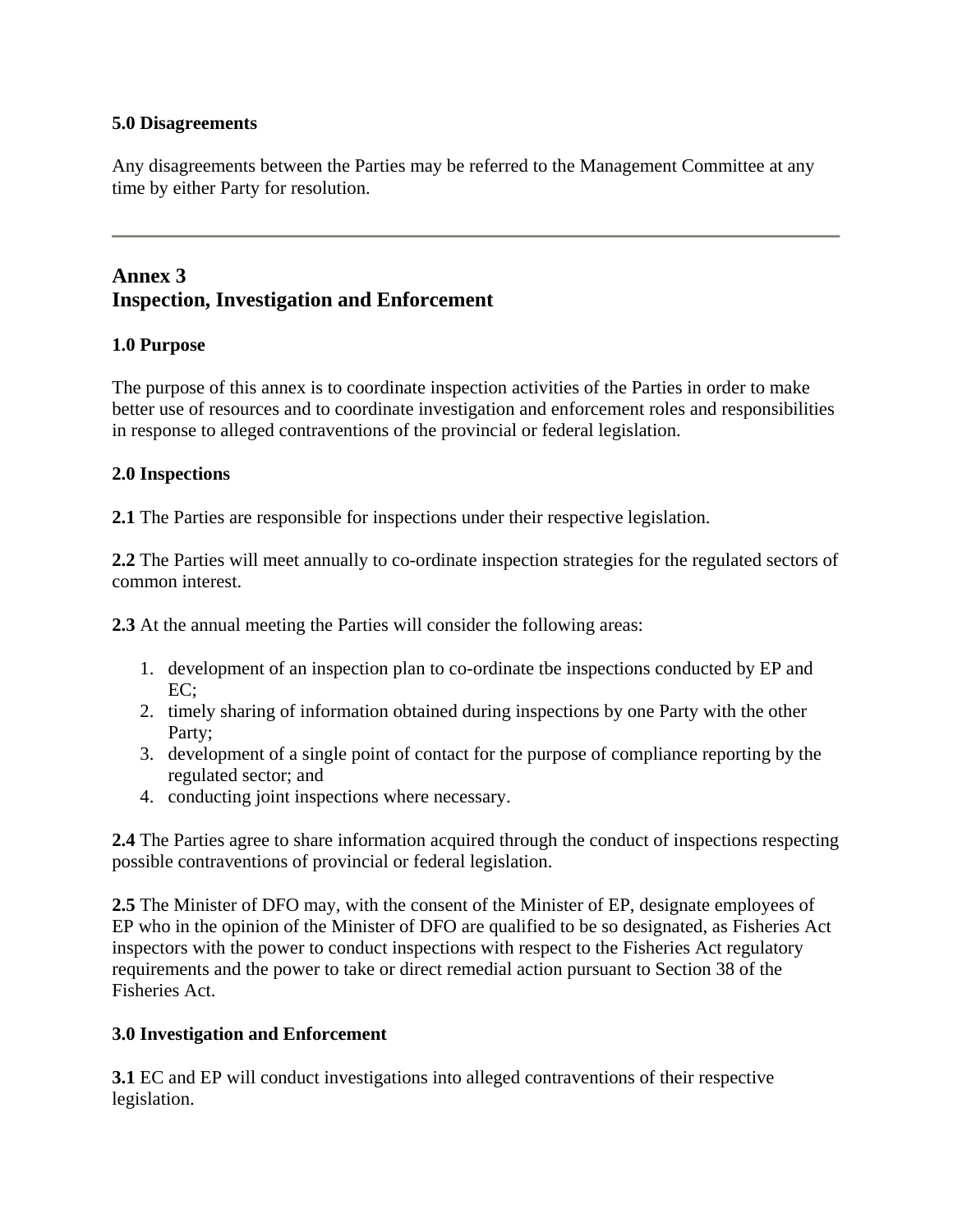**3.2** The parties will conduct a joint investigation for alleged contraventions of both federal and provincial legislation.

**3.2.1** EP shall be the lead party in joint investigations unless otherwise agreed upon by the parties.

**3.2.2** The Parties will confer upon undertaking an investigation and agree on the roles of the lead party and the support party in the investigation.

**3.2.3** The Parties agree to exchange all relevant information obtained during an investigation.

**3.2.4** The Parties will discuss the appropriate enforcement response at the conclusion of the investigation.

**3.2.5** Each party will attempt to coordinate enforcement responses but each party reserves the right to proceed unilaterally with its own enforcement action.

**3.2.6** Each party has the right to set and follow its own enforcement policy.

**3.2.7** The Parties agree to share evidence, staff, expertise, witnesses and analysts for the purpose of preparing for and conducting trials.

**3.2.8** The parties recognize that both federal and provincial Attorneys General retain their discretion to prosecute violations of their respective legislation.

# **4.0 Training of Inspectors and Investigators**

**4.1** Training may be provided to inspectors or investigators of Alberta and Canada for the implementation of the Agreement and this annex.

**4.2** EC will provide EP staff with access to the requisite training courses for Fisheries Act inspector designation.

# **5.0 Meetings**

The Parties agree to meet once per month or as mutually agreed upon to provide updates on ongoing investigations of mutual interest and to review decisions respecting joint investigations.

#### **6.0 Disagreements**

Any disagreements between the Parties may be referred to the Management Committee at any time by either Party for resolution.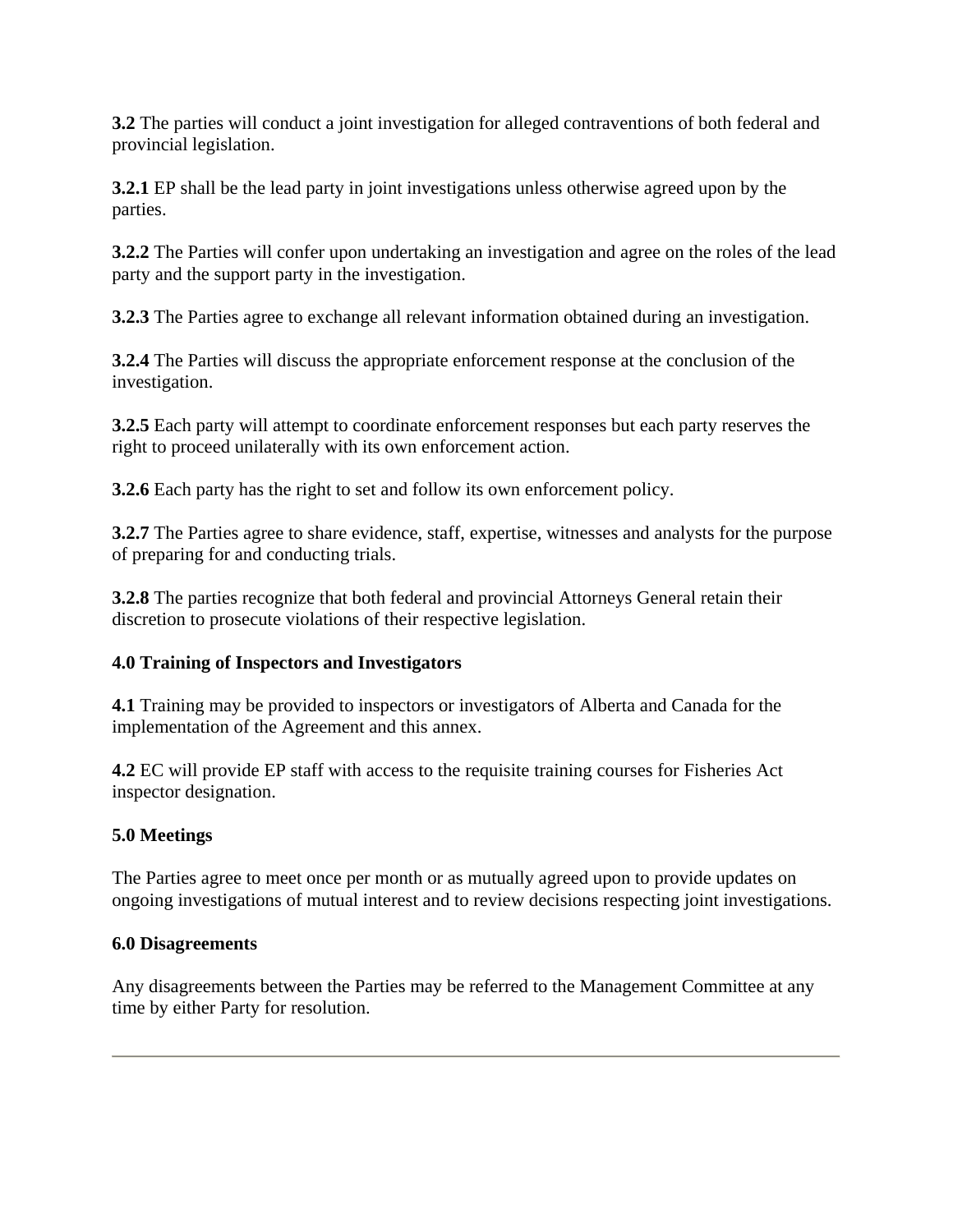# **Annex 4 Information Sharing**

## **1.0 Purpose**

The purpose of this annex is to facilitate the full and open sharing of information between the Parties for the purpose of the administration of this Agreement.

## **2.0 Types of Information**

Information that may be shared between the Parties pursuant to this Annex will include, but not be limited to, information in the possession of the Parties relating to:

- 1. fish and fish habitat;
- 2. environmental effects of deleterious substances and in particular their effect on fish;
- 3. human health effects of deleterious substances;
- 4. industrial processes;
- 5. pollution prevention and abatement technology;
- 6. compliance monitoring;
- 7. investigation and enforcement activity; and,
- 8. economic impacts of regulatory controls and technologies.

#### **3.0 Disclosure of Information**

**3.1** Each Party will share information received pursuant to this Agreement or the annexes with the other Party in a timely fashion or as provided in the other annexes to this Agreement.

**3.2** Each Party is subject to the limitations for public disclosure contained in section 33 of EPEA, the federal Privacy Act and the federal Access to Information Act.

**3.3** Information provided by one Party to the other Party, pursuant to this Agreement or any of the annexes, shall not be released to the public if it could reasonably be expected to harm the enforcement of any law of Canada or a province or to the conduct of lawful investigations.

#### **4.0 Manner of Disclosure between the Parties**

**4.1** EC and EP shall each identify one employee of their respective Departments to act as a contact for requests for information under the Ageement and annexes.

**4.2** Within a reasonable time after receipt of a request for information under section 2, the Party receiving the request shall provide the information to the other Party.

#### **5.0 Disagreements**

Any disagreements between the Parties may be referred to the Management Committee at any time by either Party for resolution.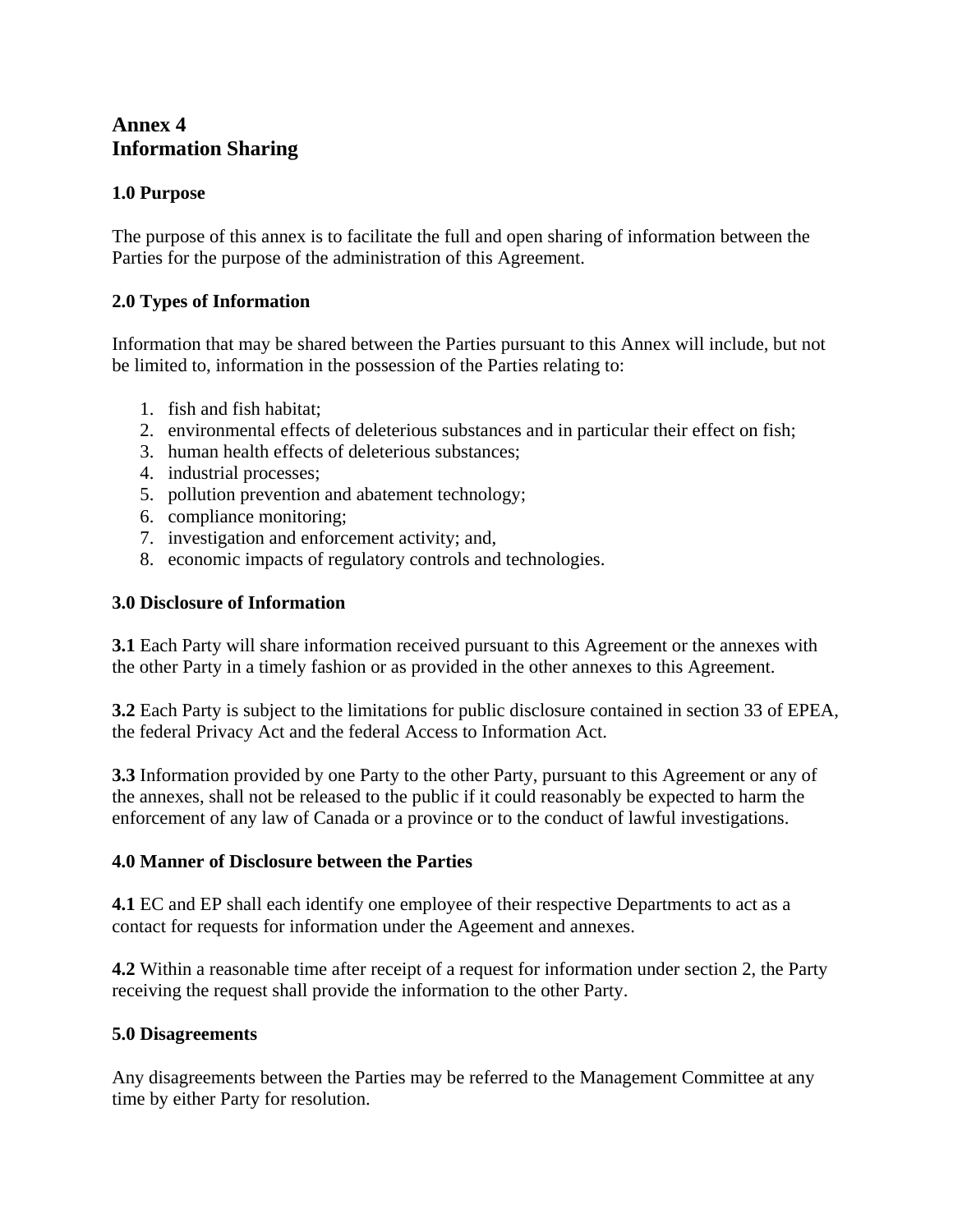# **Annex 5 Administration of Pulp and Paper-effluent Regulations**

# **1.0 Purpose**

The purpose of this annex is to facilitate federal-provincial cooperation in the regulation of pulp and paper mill effluent in order to maximize the effectiveness of regulatory efforts and reduce the administrative burden on the pulp and paper industry.

## **2.0 Roles and Responsibilities of the Authorization Officer**

**2.1** The Authorization Officer shall receive all of the information described in Section 4.1 of this Annex, which mill operators are required to submit to an Authorization Officer pursuant to the PPER.

**2.2** The Authorization Officer shall conduct the issuance, amendment and withdrawal of any authorizations pursuant to Sections 16, 17, and 18 of the PPER.

**2.3** The Authorization Officer shall form the Technical Advisory Panel described in Annex 1 to "Aquatic Environmental Effects Monitoring Requirements" EPS 1/RM/18.

## **3.0 Reports of Deposits Out of the Normal Course of Events**

**3.1** Where pulp and paper mill operators are required to report deposits out of the normal course of events pursuant to Section 38 of the Fisheries Act, they may meet this requirement by reporting to PERT.

**3.2** Upon receipt of a report pursuant to Section 38 of the Fisheries Act, PERT will immediately notify the Alberta Office Manager, Environmental Protection Branch, Prairie and Northern Region of EC.

**3.3** The arrangements outlined in paragraphs 3.1 and 3.2 above, constitute an arrangement for the purposes of paragraph 36(1)(b) of the PPER.

#### **4.0 Information Sharing - Monthly Monitoring Reports; Ownership Information; Emergency Response Plans; Reference Production Rates; Effluent Outfalls**

**4.1** Where the Authorization Officer is a provincial employee, he/she will provide the Alberta Office Manager, Environmental Protection Branch , Prairie and Northern Region of EC with a copy (in hard copy or electronic format) of the following information submitted by operators pursuant to the PPER:

1. monthly reports on the results of monitoring referred to in paragraphs  $7(1)(b)$  and  $7(3)(b)$ of the PPER;